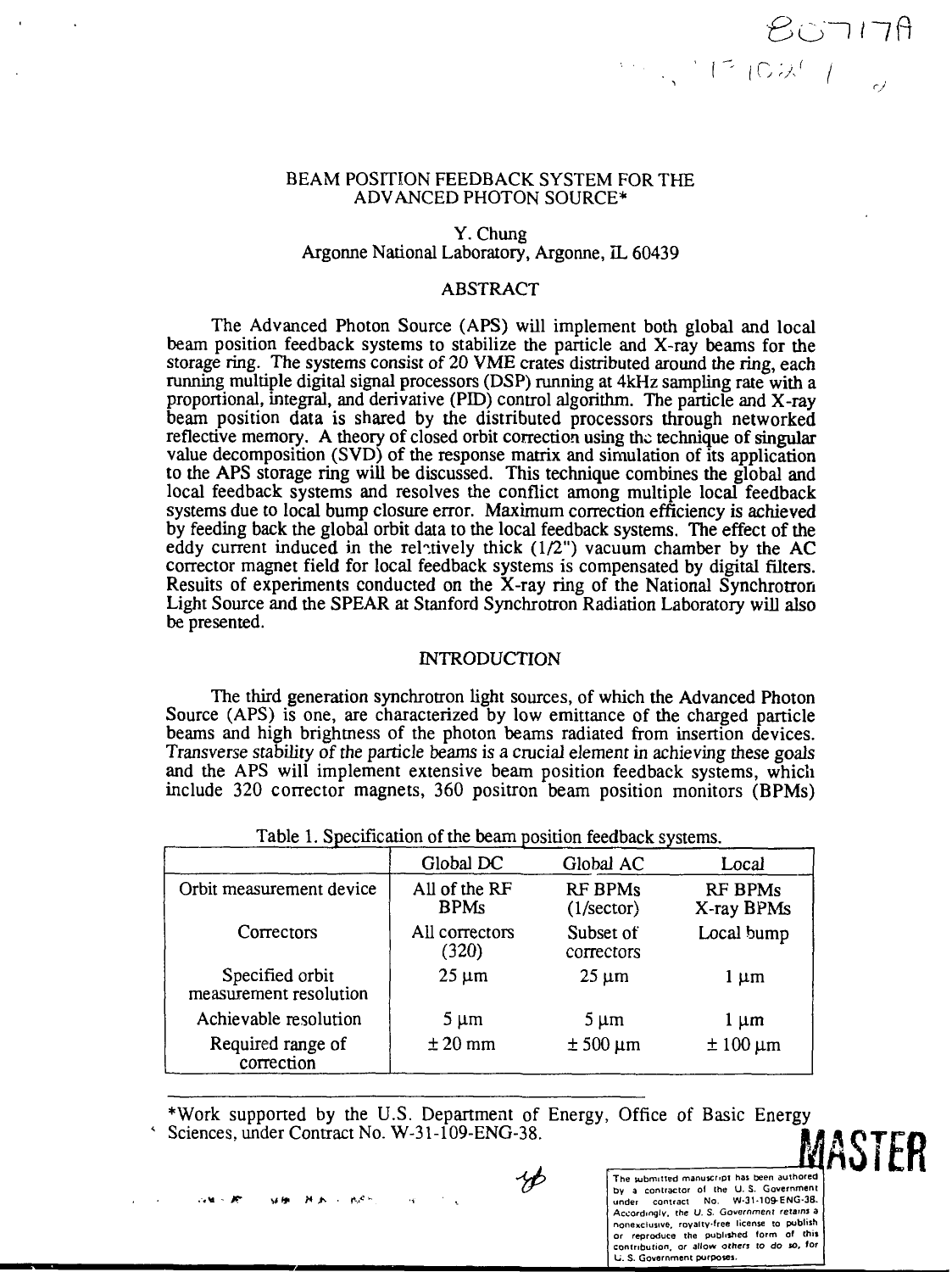distributed around the storage ring of 1104 m circumference, miniature BPMs for insertion device beamlines, and photon beam position monitors in the front end of Xray beamlines. The beam position feedback systems are largely divided into the global and local feedback systems according to the extent of correction, and the DC and AC feedback systems according to the bandwidth of correction.<sup>14</sup> Table 1 shows the specification of the beam position feedback systems to be employed in the APS storage ring.

The APS beam position feedback system is characterized by: (1) digital implementation with proportional, integral, and derivative (PID) control, (2) orbit correction algorithm based on singular value decomposition (SVD) of the response matrix, and (3) combination of the global and local feedback systems into a single, unified system for maximum correction efficiency and orbit stability. These key aspects will be discussed in three parts of this paper. In the first part, we will overview Z-transform and the theory of digital signal processing and discuss compensation for the vacuum chamber eddy current effect. In the second part, the global orbit correction experiments conducted at NSLS and SSRL and analysis of the APS storage ring based on the SVD algorithm will be discussed. The hardware and software configuration for the APS beam position feedback system will be discussed in the last part.

#### DIGITAL SIGNAL PROCESSING

In order to avoid the problems characteristic of analog circuits, e.g., drift, offset, and sensitivity to temperature change, we will use digital signal processing (DSP) for beam position feedback. This also provides added flexibility through user programmability. The BPM processors distributed around the ring transfer the beam position data in digital format to the feedback system. The digital signal processors then calculate the corrector strengths and control the corrector power supplies. The updated beam positions are then read by the BPMs again, and the feedback cycle continues at a given sampling frequency. In this section, we will discuss theory of digital closed loop feedback and its application to compensation for the effect of eddy current in the vacuum chamber.<sup>5-7</sup>

#### *A. Digital Filters*

Just as the Fourier transform and the Laplace transform are important in continuous-time signals and systems, Z-transform facilitates the analysis of discretetime signals and systems.<sup>6</sup> Given a sequence of discrete-time signals  $(x_n)$ , its Ztransform is defined by

$$
X(z) = \sum_{n=-\infty}^{\infty} X_n z^{n}
$$
 (1)

where z is a complex variable and plays a role similar to that of the variable s in the Laplace transform.  $\{x_n\}$  is called the inverse transform of  $X(z)$ .

For a discreet input sequence  $\{x_n\}$  sampled at every T, a digital filter produces an output sequence  $\{y_n\}$  given by the difference equation

$$
y_n = \sum_{k=0}^{M} a_k x_{n-k} - \sum_{k=1}^{L} b_k y_{n-k} , \qquad (2)
$$

where  $\{a_k\}$  and  $\{b_k\}$  are the filter coefficients.  $F_s (= 1/T)$  is the sampling frequency. The filter takes M previous inputs plus the current one and L previous outputs, and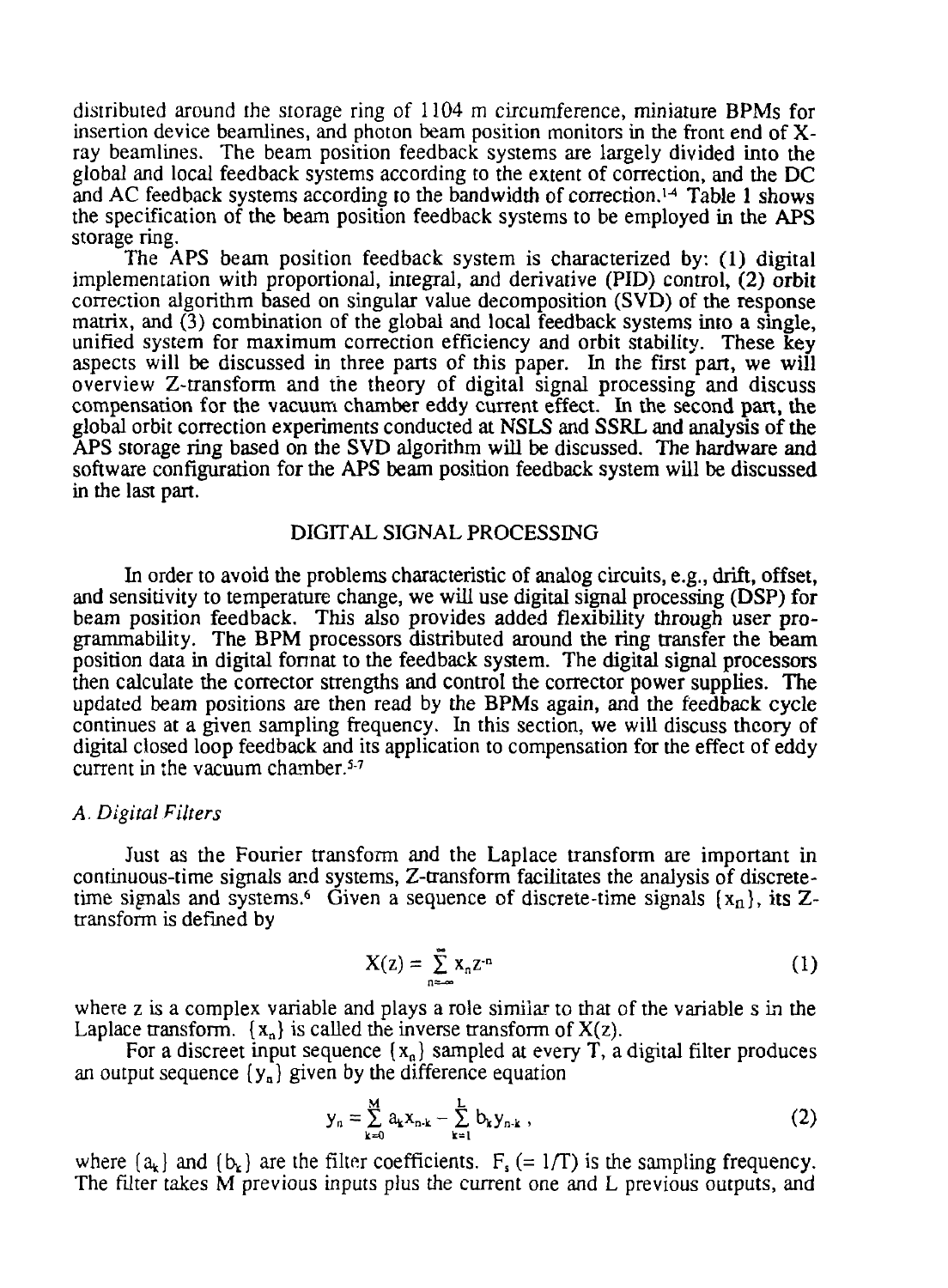therefore, the filter is physically realizable or causal. Performing a Z-transform on Eq. (2), we obtain

$$
Y(z) = H(z)X(z),
$$
 (3)

where  $X(z)$  and  $Y(z)$  are the Z-transforms of  $\{x_n\}$  and  $\{y_n\}$  and  $H(z)$  is the filter function given by

$$
H(z) = \frac{\sum_{k=0}^{M} a_k z^{-k}}{1 + \sum_{k=1}^{L} b_k z^{-k}}.
$$
 (4)

With  $z = e^{-i\lambda}$  and  $\lambda = \pi f/F_s$ , the Z-transform is the digital analog of the Fourier transform.

The inverse of the filter  $H(z)$  in Eq. (4) can be written as

$$
\frac{1}{H(z)} = \frac{1}{a_0} \frac{\sum_{k=0}^{L} b_k z^k}{1 + \sum_{k=1}^{M} \frac{a_k}{a_0} z^k} \qquad (b_0 = 1)
$$
 (5)

The inverse filter given by Eq. (5) can be used to compensate for analog devices if the corresponding filter coefficients  $\{a_k\}$  and  $\{b_k\}$  can be obtained by fitting the frequency response to Eq. (4) with  $z = e^{i\lambda}$ . We will use this approach to compensate for the effect of eddy current in the vacuum chamber.

# *B. Closed Loop Feedback with DSP*

In designing the digital signal processing scheme for closed loop feedback, the following factors must be considered:

- Rise-time
- Overshoot
- Settling time
- Control effort
- Noise throughput

The major parameters that determine the performance of the closed loop feedback are controller gains, open loop bandwidth, and sampling frequency. In the following, we will discuss these parameters and closed loop feedback using DSP.

In Fig. 1 is shown a simple closed loop feedback system with proportional control of open loop constant gain G. The bandlimiting filter (BLF), inserted in the loop for stability reasons, is a low-pass filter with bandwidth  $f<sub>b</sub>$  and has the filter function

$$
B(z) = \frac{1 + z^{1}}{1 + c + (1 - c) z^{1}} \ . \qquad c = \cot\left(\frac{\pi f_b}{F_s}\right) \tag{6}
$$

The response of the system in the form of a difference equation is given by

$$
(1 + c) y_{n+1} + (1 - c + G) y_n + G y_{n+1} = G (s_n + s_{n+1}).
$$
 (7)

Assuming  $F_s \gg f_h$ , Eq. (7) can be converted to a second-order differential equation and Fourier analyzed for stability according to the location of two poles in the complex frequency plane. In general, a closed loop feedback system with k open loop poles can be represented as a filter with k+1 poles.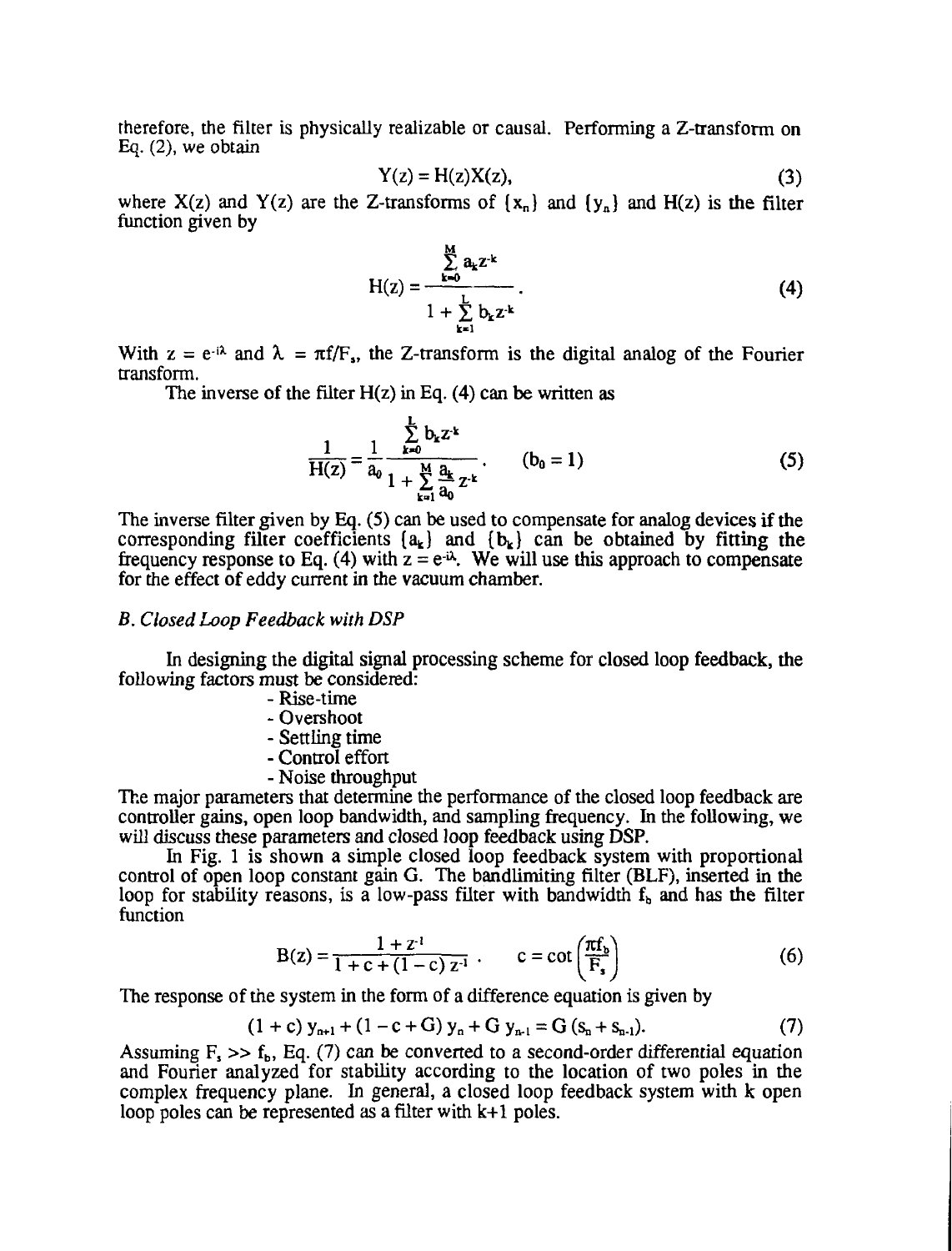

Fig. 1: Closed loop feedback with digital signal processing. BLF is the bandlimiting filter with bandwidth of  $f<sub>b</sub>$ .

The system is stable if  $G < 1 + c$  and, assuming  $G > > 1$ , the bandwidth of the closed loop system is approximately equal to  $G f_b$ . It can be shown that the condition for critically damped response to a step impulse is

$$
\frac{F_s}{G f_b} \approx 20,\tag{8}
$$

and therefore, the bandwidth of the optimally controlled feedback system is roughly equal to  $F<sub>u</sub>$ , 20.

# *C. Compensation for the Effect of Vacuum Chamber Eddy Current*

The AC corrector magnets, which will correct beam motion of up to 100 urad at 25 Hz, induce eddy current in the relatively thick (1/2") aluminum vacuum chamber of the storage ring for the local beam position feedback systems. This results in significant attenuation and phase shift of the magnet field even at frequencies as low as 5 Hz. Compensation for this effect can be done by inserting a digital filter in front of the power supply control interface, which closely approximates the inverse of the vacuum chamber and compensates for the eddy current effect. The global orbit feedback system uses a thin stainless steel chamber and is not significantly affected by the eddy current effect.

For measurements of the eddy current effect and its compensation, a prototype of the storage ring sextupole magnet was used, which has geometry similar to that of the six-pole horizontal/vertical corrector magnet as shown in Fig. 2. The effect of the eddy current in the 0.025"-thick magnet laminations was measured and found to be negligibly small in a previous work.<sup>8</sup> In Figs. 3(a) and 3(b) are shown the attenuation and phase shift of the field relative to the magnet current as functions of frequency at the center of the vacuum chamber  $(x = y = 0)$ . The vertical field shows stronger attenuation and phase shift with frequency than the horizontal field, though the horizontal field appears to catch up in the high frequency region.

Besides field attenuation and phase shift, the vacuum chamber eddy current significantly changes magnet resistance and inductance. For the horizontal field, they changed from 100 m $\Omega$  and 11.8 mH at DC to 926 m $\Omega$  and 8.2 mH at 200 Hz. For the vertical field, the changes were from 80 m $\Omega$  and 8.7 mH at DC to 460 m $\Omega$  and 4.9 mH at 200 Hz. While this has the effect of reducing the magnet time constant, it also increases power consumption.

Spatially resolved measurement of the vertical magnet field in the vacuum chamber shows significant multipole components. Below 20 Hz, the quadrupole component dominates  $(lb_1) \approx 0.12$  cm<sup>-1</sup> @ 20 Hz), while above 50 Hz the sextupole component becomes stronger  $(lb_2) \approx 0.16$  cm<sup>-2</sup>  $\omega$  100 Hz). These multiple components will cause local bump closure error in the local feedback systems and result in interference among them. This effect will be resolved by global orbit feedback.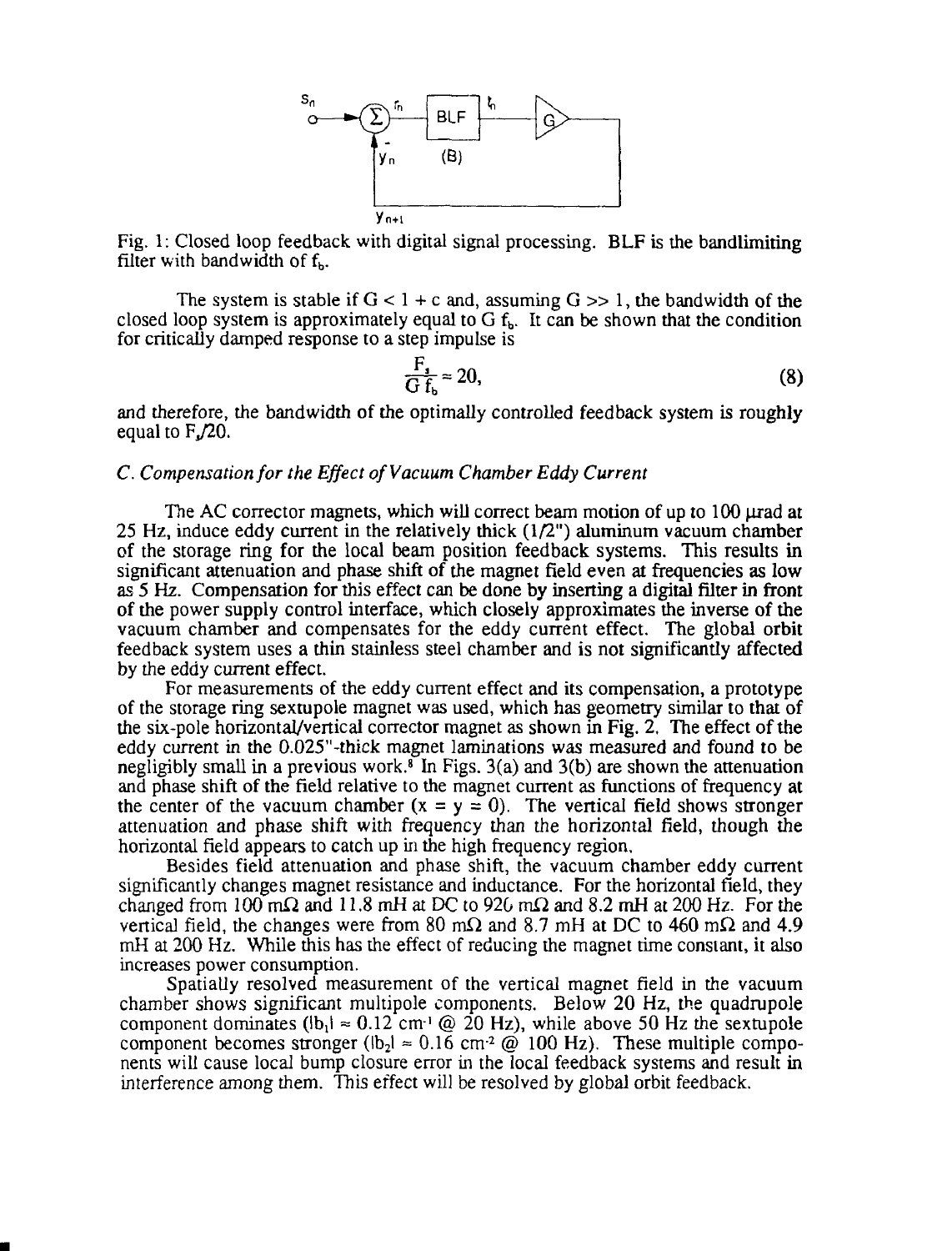

Fig. 2: The horizontal/vertical combination corrector magnet for the APS storage ring.



Fig. 3: (a)Attenuation of the field efficiency  $|B_{x,y0}/I|$  and (b) phase shift  $\varphi$  between the field and the current as functions of frequency at the center of the vacuum chamber (x  $= y = 0$ ).

# *D. Closed Loop Feedback with PID Control*

Figure 4 shows the schematic diagram for closed loop feedback with PID control for the magnet field in the vacuum chamber. A bandlimiting filter (BLF) of 30 Hz was used for the measurements. The analog reconstruction filter (ARF) is an analog low pass filter of 200-Hz bandwidth inserted in front of the power supply control input in order to eliminate high frequency components in the discreet output from DSP. It was also intended to simulate the X-ray BPM with finite bandwidth. ARF was used only for closed loop measurements.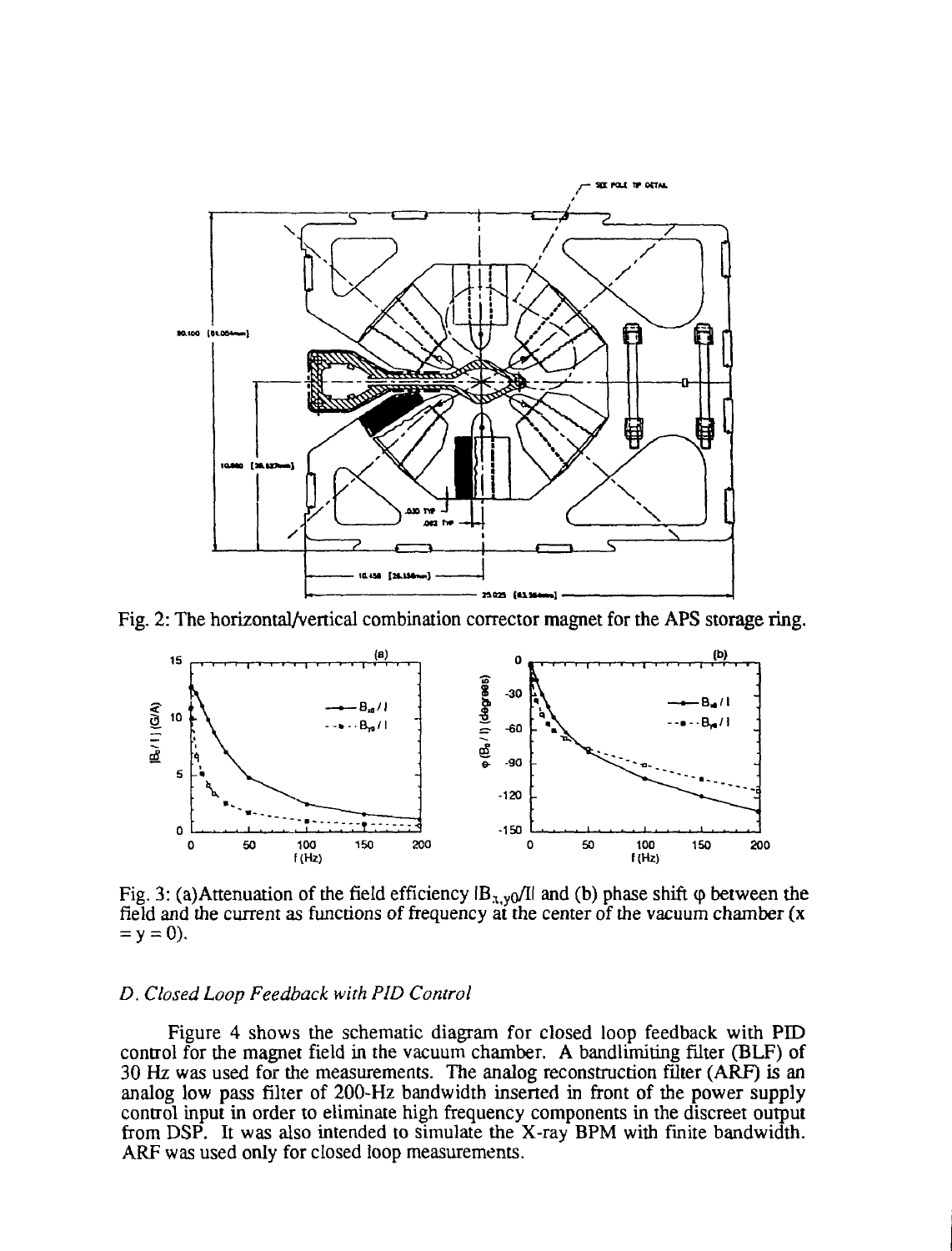For the open loop measurements of the frequency response, the control signal is at either the input of the CF  $(u_n)$  or the PS  $(x_n)$  in Fig. 4. For the closed loop measurements, the control signal is at the input of the DSP  $(s_n)$ . The digital compensation filter (CF) was obtained by inverting the digital filter representation of the vacuum chamber. Using the measurement results shown in Fig.  $3(a)$ , the best fit with four poles and four zeroes gives

$$
q_n = 57.8 (u_n - 3.1575996823 u_{n-1} + 3.5206625349 u_{n-2} - 1.56793656962 u_{n-3} + 0.2048748912 u_{n-4}) + 1.60395604698 u_{n-1} - 0.276518570415 u_{n-2} - 0.30381547655 u_{n-3} - 0.023772023183 u_{n-4}.
$$
\n(9)

Since no future samples from either the input or output are needed to calculate the current output, the filter is physically realizable or causal.

The results of measurements on  $B_{y0}/B_c$  ( $B_c$ : control signal) with and without CF are shown in Fig. 5. Figure 6 shows time domain measurements of the magnet field B inside the vacuum chamber in response to the input square pulses of 15 Hz with the CF turned off and on.



Fig. 4: Schematic diagram for the closed loop feedback with PID control.



Fig. 5: Results of measurements on the closed loop feedback for the corrector magnet field: (a) amplitude attenuation and (b) phase shift. The parameters used were:  $F_s = 4$ kHz,  $f_b = 30$  Hz,  $K_p = 3$ ,  $K_l = 0.05$ , and  $K_p = 0.5$ .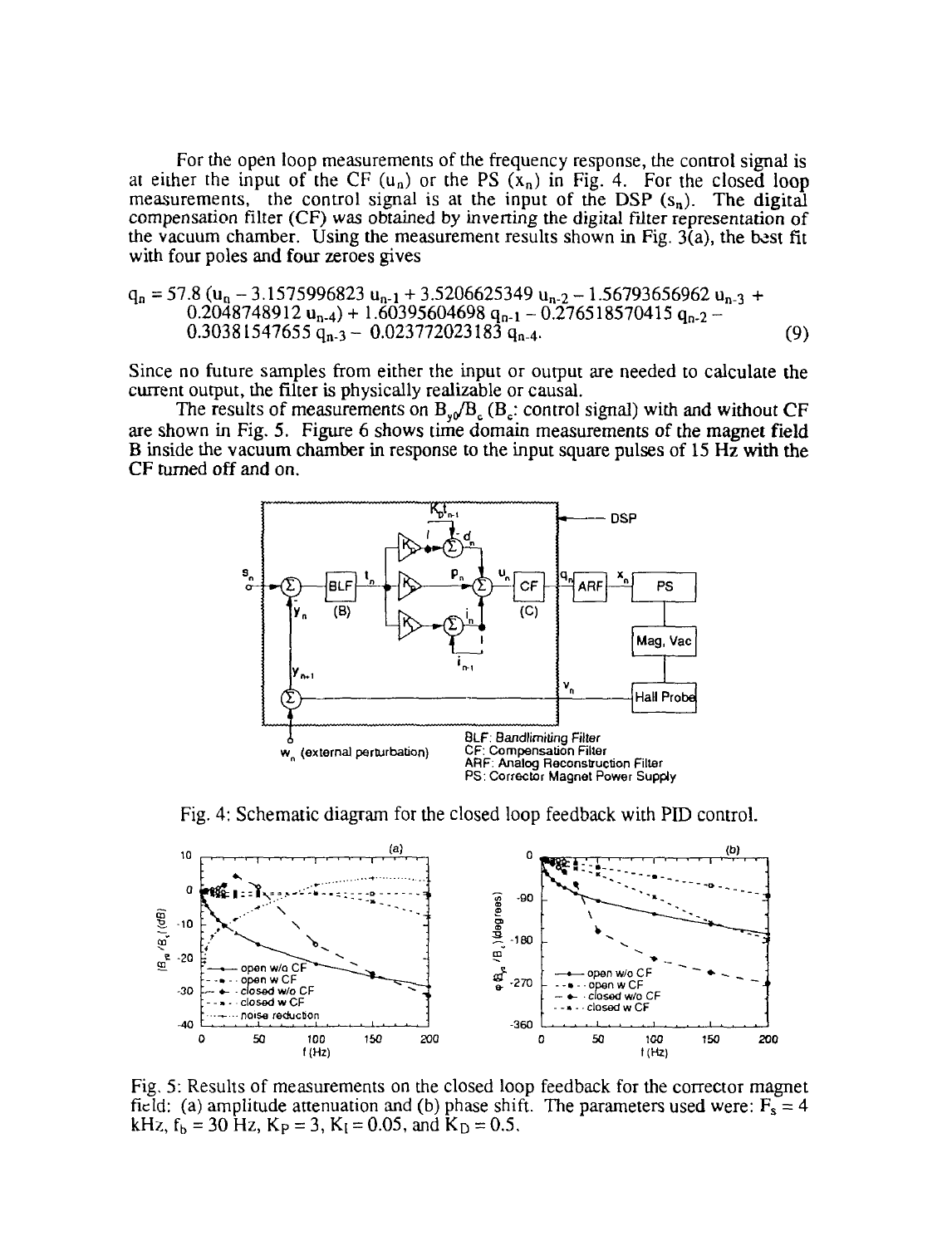

Fig. 6: Feedback system response in the time domain (a) without and (b) with eddy current compensation. The parameters used were:  $F_s = 4 \text{ kHz}$ ,  $f_b = 30 \text{ Hz}$ ,  $K_P = 3$ ,  $K_I$  $= 0.05$ , and  $K_D = 0.5$ . The control signal is a 15-Hz square wave of  $\pm$ 5G for (a) and  $\pm 1G$  for (b).

# ORBIT CORRECTION ALGORITHM

The orbit correction algorithm for the beam position feedback systems is based on the analysis of the response matrix using the technique of singular value decomposition (SVD) of matrices. The response matrix relates the beam motion at selected BPMs and changes in corrector strengths. SVD transforms the response matrix into a diagonal matrix, with the diagonal elements representing the correction efficiency of non-interacting orbit correction channels. The AC orbit correction is then equivalent to a combination of the DC correction algorithm and multiple noninteracting feedback systems.

The mathematical formulation of the SVD of matrices is broadly available in the literature<sup>9-12</sup> and its successful application to closed orbit correction at Aladdin, SRC, was reported in Ref. 13. In this section, we will overview the SVD formalism and its application to closed orbit correction.<sup>14</sup>

#### *A. SVD Formalism*

Let us consider M BPMs and N correctors used for closed orbit correction in the storage ring. The i-th BPM has beta and phase functions  $(\beta_i, \psi_i)$ , and similarly, the j-th corrector has  $(\beta_{ci}, \psi_{ci})$ . The response matrix  $R_{ii}$  corresponding to the beam motion at the i-th BPM per unit angle of kick by the j-th corrector is then given by<sup>15</sup>

$$
R_{ij} = \frac{\sqrt{\beta_i \beta_{ci}}}{2 \sin \pi \nu} \cos (\nu_i - \nu_{cj}) - \pi \nu).
$$
 (10)

v is the betatron tune of the machine. The response matrix  $R_{ij}$  can be measured by reading beam position changes while varying the corrector strengths one by one.

We write the response matrix **R** as a product of three matrices U, W, and V as<sup>12</sup>

$$
\mathbf{R} = \mathbf{U} \cdot \mathbf{W} \cdot \mathbf{V}^{\mathrm{T}},\tag{11}
$$

where U is an  $M \times M$  unitary matrix (U<sup>T</sup>-U = U·U<sup>T</sup> = 1), W is an  $M \times N$  diagonal matrix with positive or zero elements, and V is an N  $\times$  N unitary matrix (V<sup>T</sup>·V = V·V<sup>T</sup>  $= 1$ ). This decomposition is unique only to a certain extent, and there are other ways of decomposing the matrix  $\mathbf{R}$ .<sup>16,17</sup>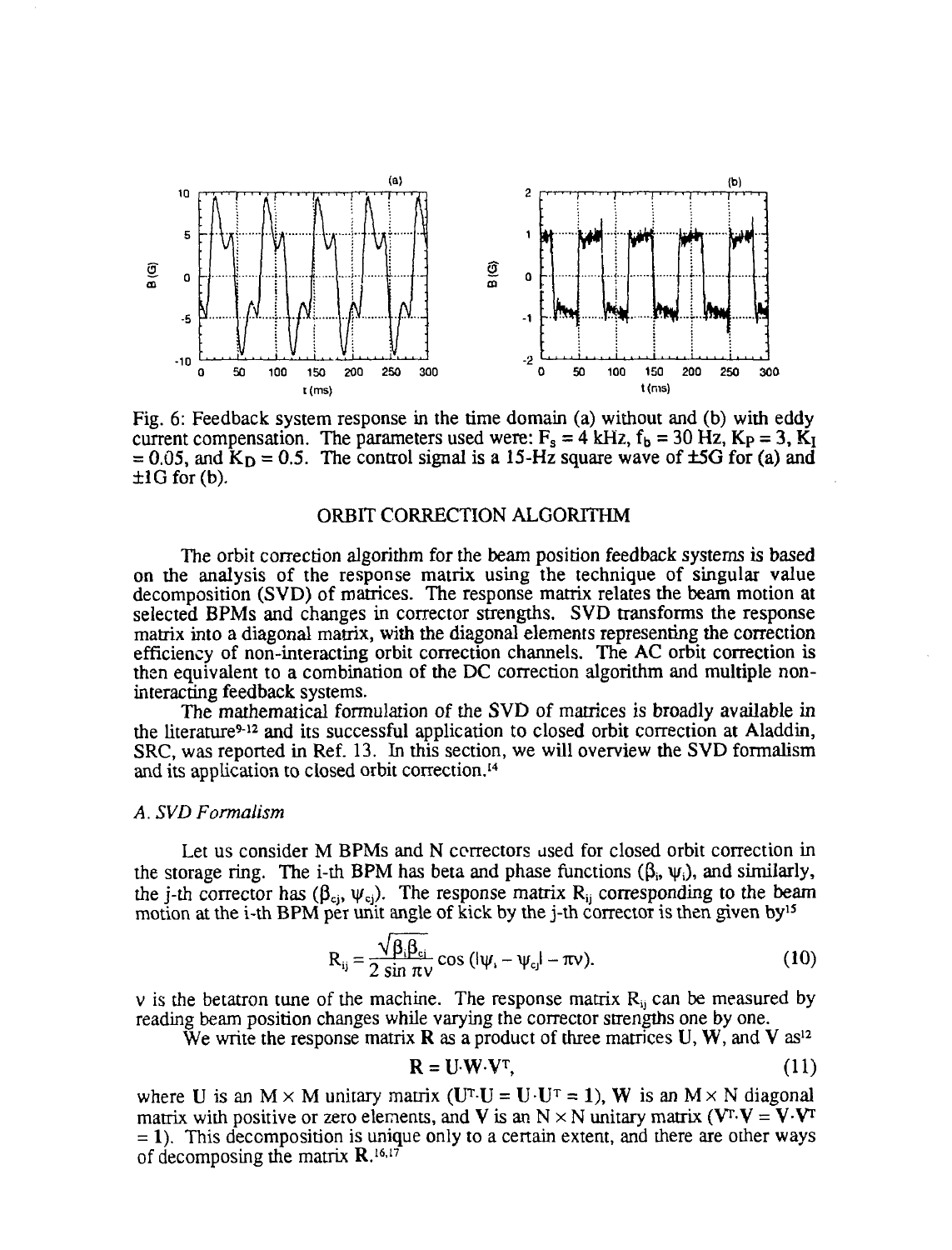Let us denote by  $\Delta x$  the global orbit change due to the corrector strength change A**8** and define

$$
\Delta x^t = U^T \cdot \Delta x \quad \text{and} \quad \Delta \theta^t = V^T \cdot \Delta \theta. \tag{12}
$$

Then, from Eqs.  $(11)$  and  $(12)$  we have

$$
\Delta \mathbf{x}^{\mathsf{t}} = \mathbf{W} \cdot \Delta \mathbf{\Theta}^{\mathsf{t}}.\tag{13}
$$

Equation (12) is the rule of transformation for the BPMs and correctors.  $\Delta x^t$  and  $\Delta \theta^t$ are the vectors in the transformed BPM (t-BPM) space and transformed corrector (tcorrector) space, respectively. The columns of the matrices U and V are the orthogonal basis vectors  $\{u_i\}$  and  $\{v_i\}$ . The elements of the matrix W are given by

$$
W_{ij} = W_{min(i,j)} \, \delta_{ij} \,. \tag{14}
$$

We call these diagonal elements  $w_n \geq 0$ ,  $1 \leq n \leq \min(M, N)$ ) eigenvalues, which represent the coupling efficiency between the t-BPMs and t-correctors. The matrix  $\bf{R}$ is singular if any of the eigenvalues are equal to zero. The basis vectors are related through the relation

$$
\mathbf{R} \cdot \mathbf{v}_n = \mathbf{w}_n \, \mathbf{u}_n \, . \qquad 1 \le n \le \min\left(M, N\right) \tag{15}
$$

## *B. Matrix Inversion and Orbit Correction*

Let  $\Delta x$  be the orbit error given by the difference between the reference orbit x. and the current orbit  $x_m$ . That is,

$$
\Delta x = x_r - x_m. \tag{16}
$$

In order to bring the orbit to the reference orbit, we need to calculate  $\Delta \mathbf{0}$  such that

$$
\mathbf{R} \cdot \Delta \mathbf{\theta} = \Delta \mathbf{x}.\tag{17}
$$

In case such solutions do not exist, we want the solution that minimizes the difference  $|{\bf R}\cdot \Delta \theta - \Delta {\bf x}|$ . SVD provides this solution as

$$
\Delta \mathbf{\Theta} = \mathbf{R}_{\text{inv}} \Delta \mathbf{x},\tag{18}
$$

where

$$
\mathbf{R}_{\text{inv}} = \mathbf{V} \cdot \mathbf{W}_{\text{inv}} \cdot \mathbf{U}^{\text{T}}. \tag{19}
$$

 $W_{\text{inv}}$  is a diagonal matrix of dimension  $N \times M$  and the elements are given by

$$
W_{inv,ij} = q_{min(i,j)} \, \delta_{ij} \,, \tag{20}
$$

where

$$
q_n = \begin{cases} 0, & w_n \le \varepsilon w_{\text{max}} \\ \frac{1}{w_n} & \text{otherwise.} \end{cases} \quad (1 \le n \le \min (M, N)) \tag{21}
$$

 $\epsilon$  is the singularity rejection parameter in the range  $[0,1]$ . This parameter is determined primarily by the orbit correction needs and the corrector strength limits. Zero q<sub>n</sub>'s correspond to decoupled channels which do not contribute to orbit correction.

When  $\epsilon = 0$ , all the non-zero eigenvalues are retained and the most accurate correction will result. However, this will require very robust power supplies for the correctors. On the other hand, if  $\epsilon = 1$ ,  $\mathbf{R}_{\text{inv}}$  is a null matrix then there will be no orbit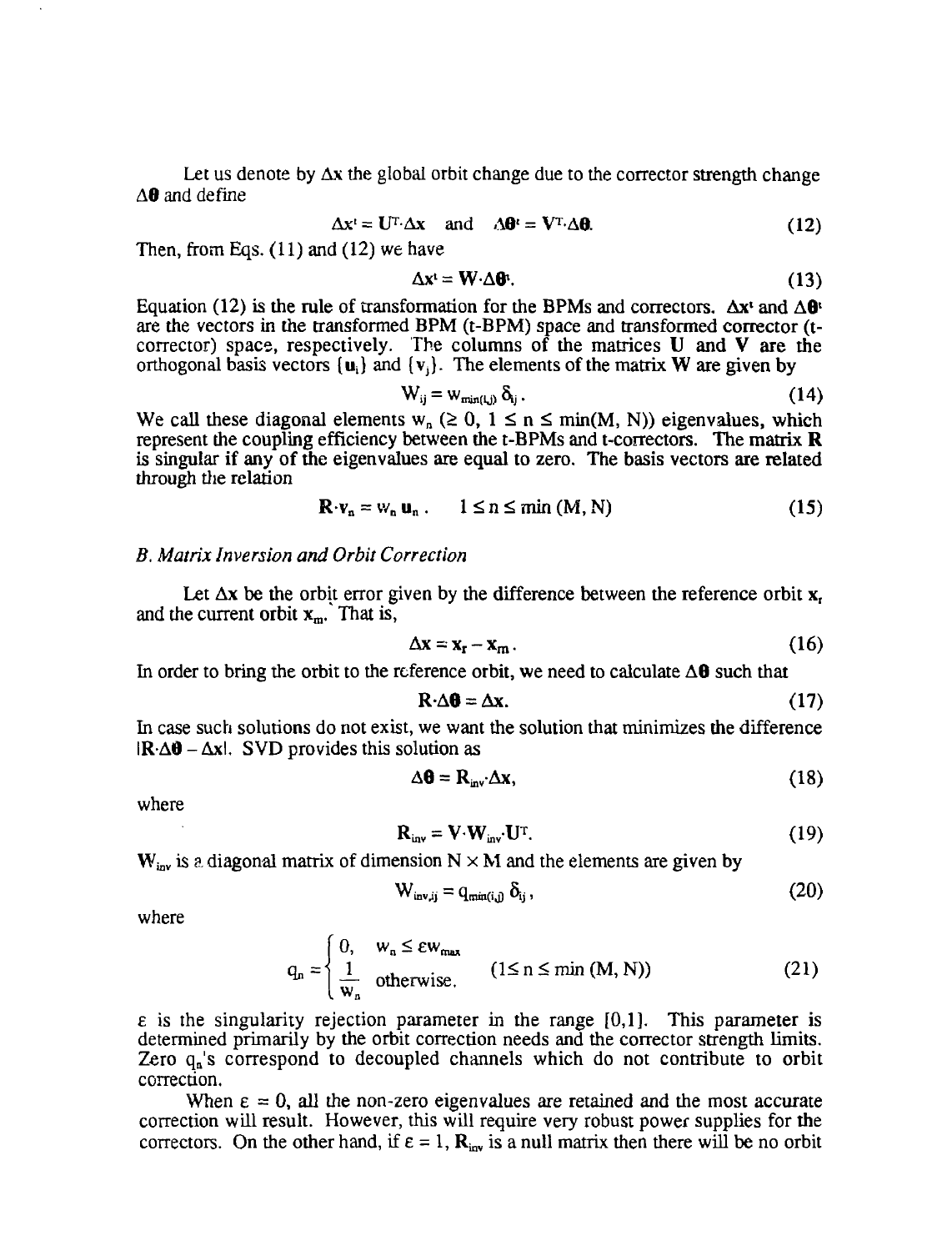correction. Usually,  $\varepsilon$  is set to the smallest value such that none of the power supplies saturates.

For a given matrix  $\Gamma$ , we define  $\varepsilon_m(R)$  as

$$
\varepsilon_{m}(\mathbf{R}) = \max \left\{ \varepsilon \mid \mathbf{w}_{n} > \varepsilon \mathbf{w}_{\max} \text{ for all } \mathbf{w}_{n} \neq 0 \right\}. \tag{22}
$$

That is,  $\varepsilon_m$  is the largest possible value for  $\varepsilon$  in order to retain all non-zero eigenvalues. The inverse matrix  $\mathbf{R}_{\text{inv}}$  satisfies

$$
\mathbf{R} \cdot \mathbf{R}_{\text{inv}} \cdot \mathbf{R} = \mathbf{R} \ (\varepsilon \le \varepsilon_m) \ \text{and} \ \mathbf{R}_{\text{inv}} \cdot \mathbf{R} \cdot \mathbf{R}_{\text{inv}} = \mathbf{R}_{\text{inv}} \ (\text{for all } \varepsilon). \tag{23}
$$

# *C. Minimization of Orbit Error*

Orbit correction when the number of BPMs M is not larger than the number of coupled channels  $C \leq \min(M, \mathcal{N})$  is trivial since the solution that satisfies Eq. (17) always exists. Let us now consider the case when M is larger than C, the maximum number that does not saturate the corrector strengths, and let  $\Delta x$  be the initial orbit error. Then after applying the correction  $\Delta\theta$  given by Eq. (18), the new difference orbit  $\Delta x'$ , using Eqs. (11) and (12), is

$$
\Delta \mathbf{x}' = (1 - \mathbf{R} \cdot \mathbf{R}_{\text{inv}}) \cdot \Delta \mathbf{x} = \mathbf{U} \cdot (1 - \mathbf{W} \cdot \mathbf{W}_{\text{inv}}) \cdot \mathbf{U}^{\mathsf{T}} \cdot \Delta \mathbf{x},\tag{24}
$$

or, in the t-BPM space,

$$
\Delta \mathbf{x}' = \mathbf{U}^{\mathrm{T}} \cdot \Delta \mathbf{x}' = (\mathbf{I} - \mathbf{W} \cdot \mathbf{W}_{\mathrm{inv}}) \cdot \Delta \mathbf{x}'.
$$
 (25)

Since the transformation conserves vector norm, Eq. (25) gives

$$
\left|\Delta \mathbf{x}'\right| = \left|\Delta \mathbf{x}'\right| = \left(\sum_{i=C+1}^{M} |\Delta \mathbf{x}'_i|^2\right)^{1/2}.\tag{26}
$$

In Eq. (26), the position error  $\Delta x_i$  is reduced to zero for the coupled t-BPMs (1)  $\leq i \leq C$ ) after correction, while it is conserved for the decoupled t-BPMs (C + 1  $\leq i \leq$ M). Therefore, the orbit error cannot be reduced further than given by Eq. (26) unless C is increased, e.g., by optimizing the correct  $\epsilon$  strengths. This is also proven by showing that the corrector strengths are not changed any more. From Eq.  $(23)$ ,

$$
\Delta \mathbf{0}' = \mathbf{R}_{\text{inv}} \Delta \mathbf{x}' = (\mathbf{R}_{\text{inv}} - \mathbf{R}_{\text{inv}} \cdot \mathbf{R} \cdot \mathbf{R}_{\text{inv}}) \cdot \Delta \mathbf{x} = 0. \tag{27}
$$

Particularly, with C equal to N, Eq. (26) is the absolute minimum beyond which no further orbit correction is possible by any method. However, in reality, error in the measurement of the response matrix R, changes in the machine condition, and external perturbations cause residue in the closed orbit error. Correction of this error is done by AC orbit correction with appropriate bandwidth.

# *D. Optimization of Corrector Strength*

When the number of correctors N is larger than C, the number of coupled channels, the correctors can then be optimized in various ways. Between successive corrections of the closed orbit, some of the correctors can be close to saturation, thus preventing any further corrections. In this case, if N is larger than C, the decoupled tcorrectors can be used to relieve those correctors.

Let  $V$ , be the submatrix of  $V$  that corresponds to the decoupled t-correctors. That is,

$$
V_{sij} = V_{i,j+C}.
$$
 (1 \le i \le N, 1 \le j \le N-C) (28)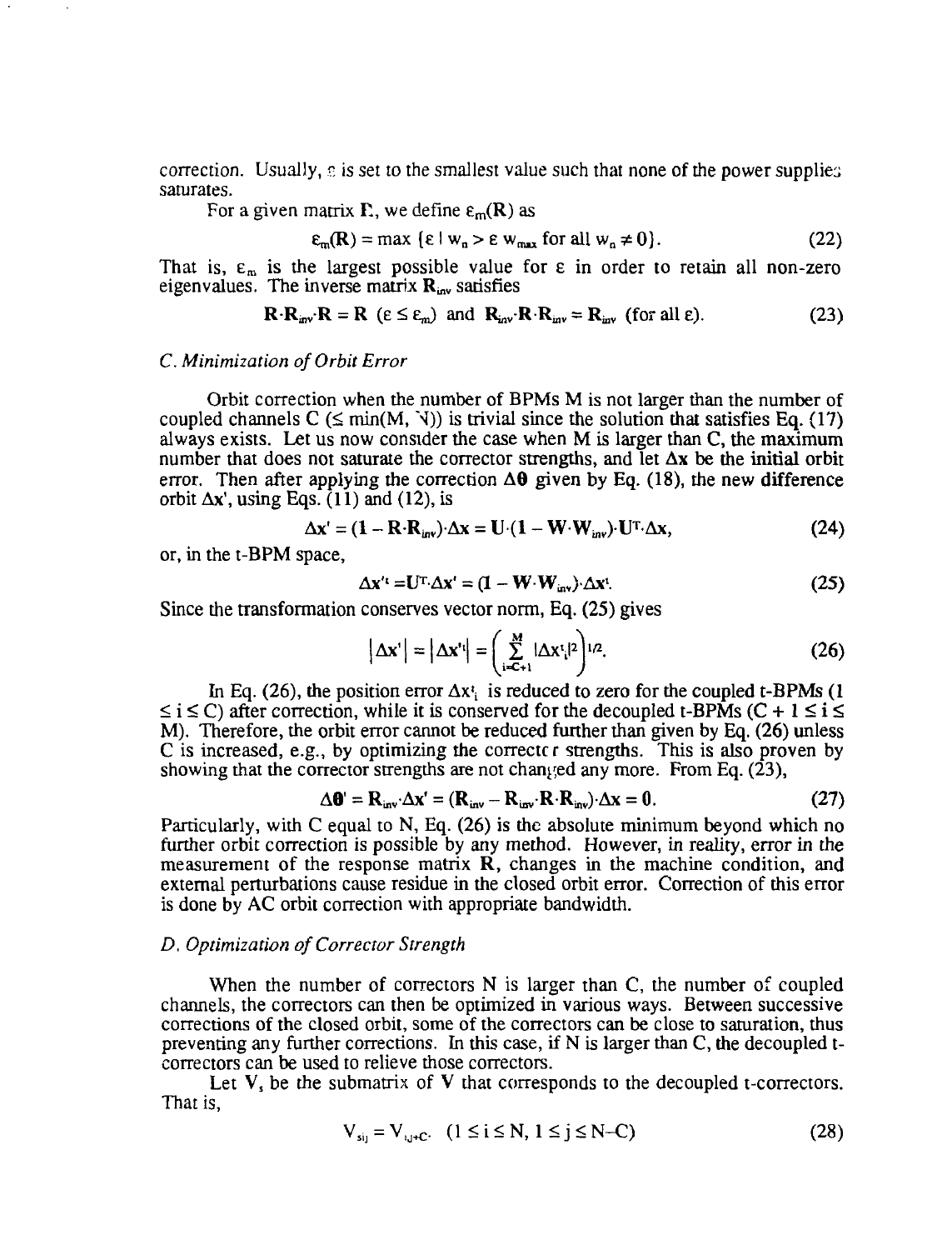The desired corrector strength change,  $\Delta \mathbf{\theta}_{i}$ , is transformed in the subspace of tcorrectors spanned by the corrector basis vectors  $v_i$  (C+1  $\leq$  j  $\leq$  N) and then inversetransformed. The resulting  $\Delta\theta$ , given by

$$
\Delta \mathbf{\theta}_{\mathbf{s}} = \mathbf{V}_{\mathbf{s}} \cdot \mathbf{V}_{\mathbf{s}}^{\mathrm{T}} \cdot \Delta \mathbf{\theta}_{\mathbf{s}}
$$
 (29)

will then be the closest to the  $\Delta\theta$ , while disturbing the orbit the least. As a special case, when  $\Delta\theta$ , = 0, we have

$$
\left|\Delta\boldsymbol{\theta}\right| = \left|\Delta\boldsymbol{\theta}^*\right| = \left(\sum_{j=1}^C \left|\Delta\theta^j\right|^2\right)^{1/2} \tag{30}
$$

since  $\Delta\theta_i = 0$  for the decoupled t-correctors  $(C + 1 \le j \le N)$ . That is,  $|\Delta\theta|$  given by Eq. (30) is the minimum value possible. Particularly, when  $C = N$ , it is the Lysolute minimum among all solutions that satisfy Eq. (17).

In a similar manner, if  $\theta$  is the current corrector strength,  $\theta$ ' given by

$$
\mathbf{\Theta}^{\prime} = \mathbf{R}_{\text{inv}} \mathbf{R} \cdot \mathbf{\Theta}
$$
 (31)

will minimize the overall corrector strength. In case  $N > C$ , further optimization can be done by applying Eq. (29).

# GLOBAL ORBIT FEEDBACK

Orbit correction experiments based on the SVD algorithm were conducted on the X-ray ring of the National Synchrotron Light Source (NSLS) for DC and on SPEAR at Stanford Synchrotron Radiation Laboratory (SSRL) for DC and AC. For DC correction, integral control with full correction was used, while for AC correction, proportional and integral (PI) control was used. Analysis of the global orbit feedback on the APS storage ring will also be discussed in this section.

## A. *Global DC Orbit Correction on the NSLS X-ray Ring™*

We used all of the 48 (M) BPMs and 39 (N) correctors available for orbit correction. The nominal vertical tune of the machine is  $v_r = 6.2$ . The response matrix was measured as the ratio of the beam motion in mm and the applied current on the corrector magnets in amperes.



Fig. 7: (a) Plot of the eigenvalues of the response matrix for the NSLS X-ray ring in the vertical plane.  $\varepsilon_m = 1.47 \times 10^3$ . (b) The basis vectors  $U_{i1}$  and  $U_{i2}$  of the NSLS Xray ring for the most strongly coupled channels.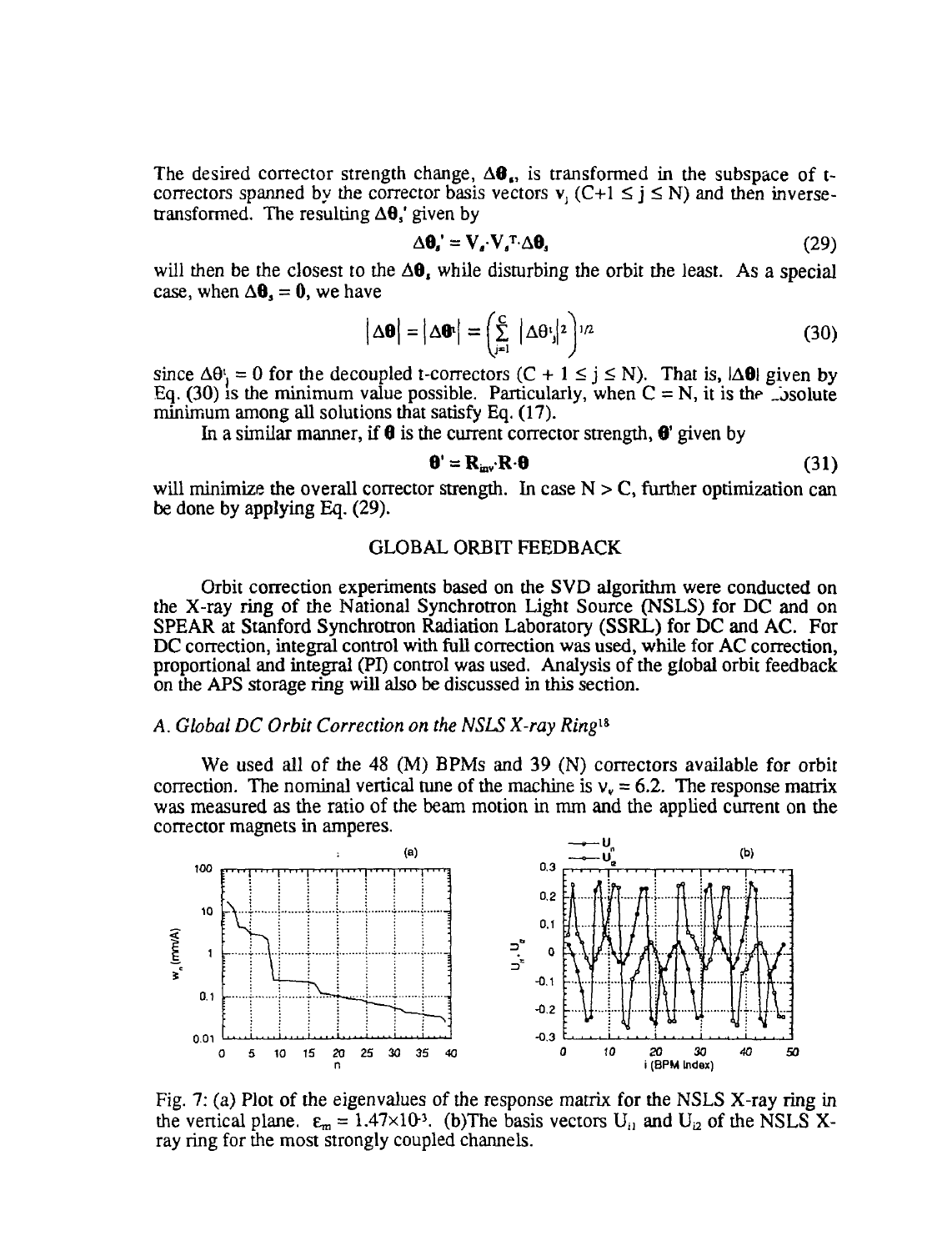Figure 7(a) shows the eigenvalues w<sub>n</sub> ( $1 \le n \le 39$ ) for the NSLS X-ray ring, with  $\varepsilon_m = 1.47 \times 10^{-3}$ . The BPM basis vectors U<sub>1</sub> and U<sub>12</sub> (1  $\le i \le 48$ ) for the most strongly coupled channels are shown in Fig. 7(b). These two vectors exhibit pseudoperiodicity of the integer tune 6 and are shifted in phase by approximately 90 degrees. This indicates that the two channels will primarily correct  $m = 6$  harmonic mode.

The result of orbit correction using 35 eigenvalues on the NSLS X-ray ring is shown in Fig. 8. The initial r.m.s. orbit error was  $138 \mu m$ , which was reduced to 61 u.m after correction. A few iterations were necessary before the r.m.s. error settled down to this value, possibly due to changes in machine condition and error in the response matrix measurement. The corrector current changes ranged from -4.56 A to 2.45 A, with an r.m.s. value of 1.47 A. Some of the corrector power supplies got close to, but did not reach, saturation at the maximum current of 10 A. Including more eigenvalues »/ould trip off some of the power supplies and was not tried.



Fig. 8: DC global orbit correction on the NSLS X-ray ring. The r.m.s. orbit error relative to the reference orbit is  $137 \mu m$  and  $61 \mu m$  before and after correction, respectively. Thirty-five eigenvalues out of 39 were used.

#### *B. Global DC Orbit Correction on SPEAR, SSRL™*

For SPEAR at SSRL, all of the 26 EPMs and 30 correctors available for orbit correction were used. The nominal vertical tune of the machine is  $v_y = 6.72$ . As shown in Fig. 9(a), the response matrix is nearly singular, and the weakest four channels ( $n = 23 - 26$ ) may not be usable unless the power supplies are very robust.  $\epsilon_{\rm m}$  of the response matrix is 4.43×10<sup>-4</sup>.

We tried to bring the orbit as close as possible to the electrical centers of the BPMs, which were used as the reference for orbit correction. After each correction, the RESOLVE<sup>19</sup> program was used to fit the measured orbit to the machine model. This enabled us to locate some of the BPMs with significant offsets and remove them from orbit correction. Using this procedure, 9 out of 26 were removed, and the result is shown in Fig. 9(b). The r.m.s. orbit error was reduced from  $780 \mu m$  to  $215 \mu m$  at the locations of the 17 remaining BPMs using 15 eigenvalues. Two channels had to be decoupled to avoid power supply saturation resulting from the misalignment of a BPM with the center of an adjacent quadrupole. This led to the kink in the orbit between the 9th and 10th BPMs.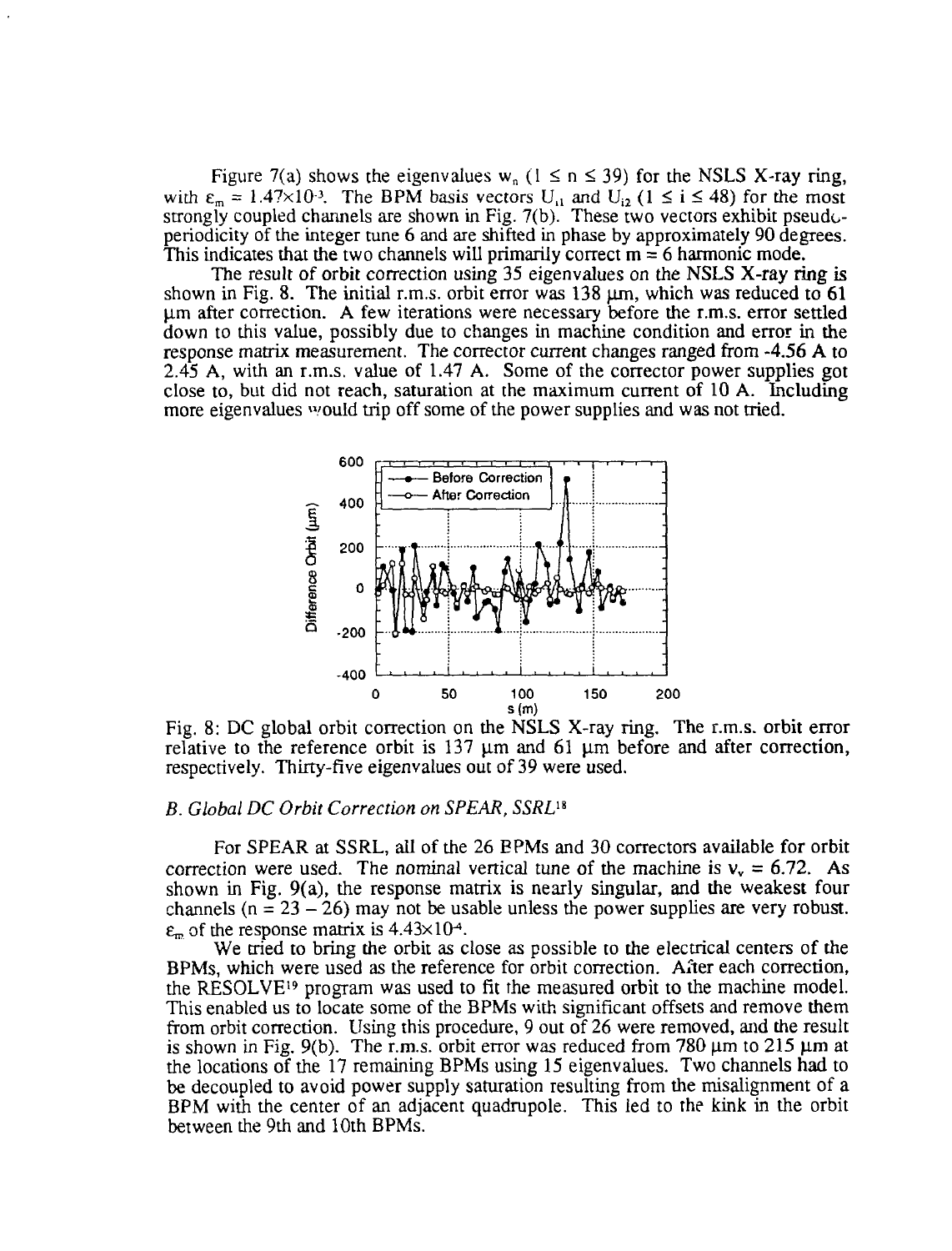

Fig. 9: (a) Plot of the eigenvalues of the response matrix for SPEAR in the vertical plane.  $\varepsilon_m = 4.43 \times 10^4$ . (b) DC global absolute orbit correction at SPEAR, SSRL. The r.m.s. orbit error relative to the vacuum chamber center is 780  $\mu$ m and 215  $\mu$ m before and after correction, respectively. Fifteen eigenvalues out of 17 were used.

# *C. Global AC Orbit Correction on SPEAR, SSRL*

Figure 10 shows the schematic of the setup for global AC beam position feedback experiments conducted on SPEAR at SSRL. Ten BPMs were used to detect beam motion and 16 correctors were used for closed orbit correction. For beam position measurement, *the* signals from BPM striplines were multiplexed and processed by an analog circuit and then digitized by an ADC with 12-bit resolution and ±5V full scale. The beam position was then measured in dimensionless units as:

$$
x = 65,536 \times \frac{V_1 - V_2 - V_3 + V_4}{V_1 + V_2 + V_3 + V_4} \text{ and } y = 65,536 \times \frac{V_1 + V_2 - V_3 - V_4}{V_1 + V_2 + V_3 + V_4}. \tag{32}
$$

The constant 65,536 was multiplied in order to convert the signal ratio to an integer.



Fig. 10: Schematic of the setup for global AC beam position feedback experiments on SPEAR, SSRL.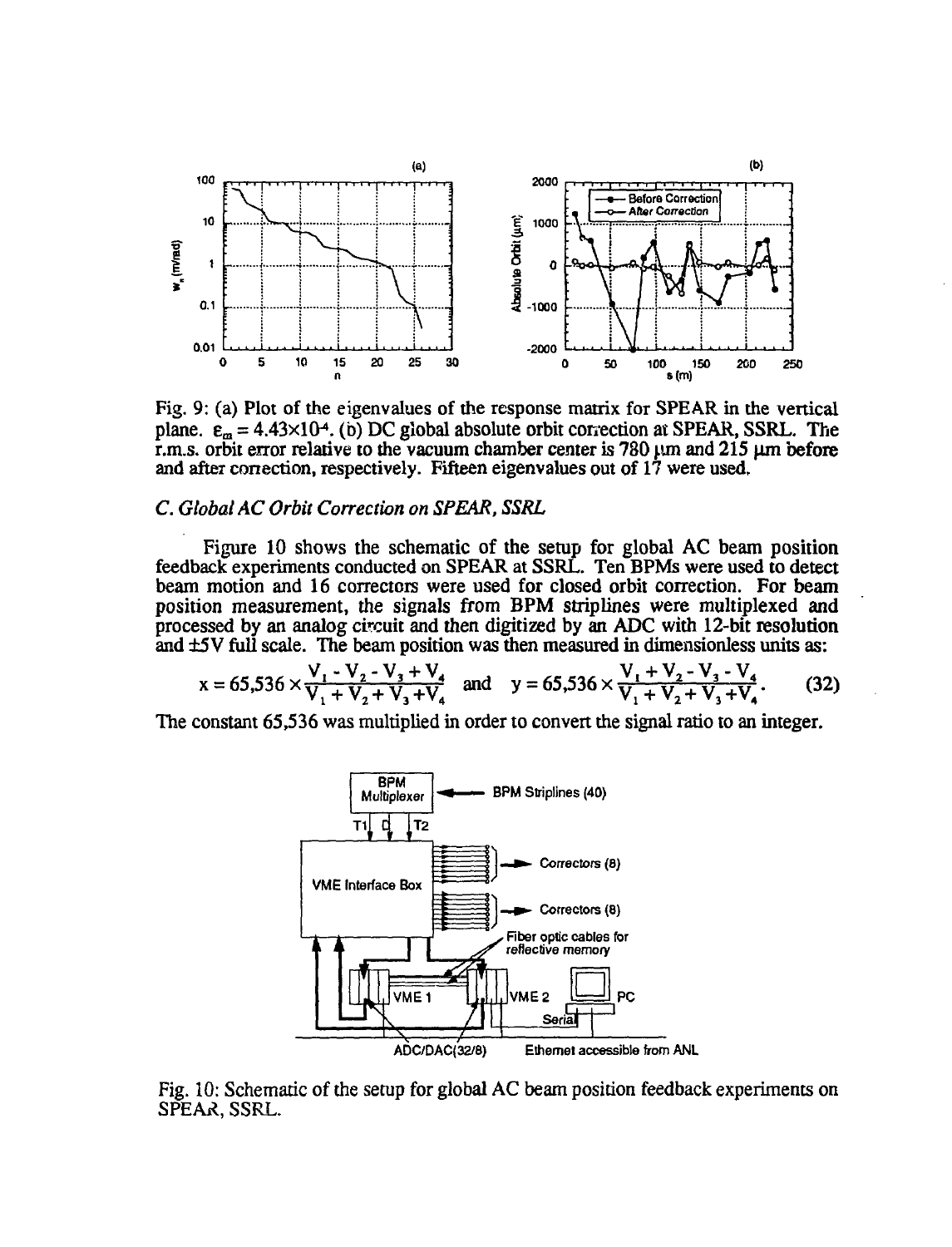The corrector power supply was controlled through a DAC with 12-bit resolution and ±5V full scale corresponding to ±60A current range. The response matrix was measured in dimensionless units as the ratio of the beam motion and corrector strength changes. The response matrix is not singular and the eigenvalues ranged from 9.152 to 0.242 giving  $\varepsilon_m = 0.0264$ .

The result of closed orbit feedback is shown in Fig. 11 (a) in time domain and (b) in frequency domain. The sampling frequency was  $37 \text{ Hz}$  and the open loop bandwidth was set at *1%* of the sampling frequency, that is, 0.37 Hz. Since the proportional gain  $K_p$  is 3, closed loop bandwidth of approximately 1 Hz can be expected, which is in good agreement with the result shown in Fig. 7(b). This implies that the orbit correction bandwidth for the APS with 4-kH7 sampling frequency will be approximately 100 Hz.



Fig. 11: Result of global orbit feedback on SPEAR, SSRL in (a) time domain and (b) frequency domain. The parameters used were:  $K_p = 3$ ,  $K_t = 0.05$ ,  $K_p = 0$ ,  $F_s = 37$  Hz, and  $f<sub>b</sub> = 0.37$  Hz.

### *D. Analysis of the APS Storage Ring*

In this section, we will analyze global orbit correction for the APS storage ring in the vertical plane. There are 40 sectors in the machine and each sector has nine BPMs (total 360) and eight correctors (total 320) available for global orbit correction. The distribution of BPMs and correctors is identical for all sectors.

Figure 12(a) shows the eigenvalues  $w_n$  ( $1 \le n \le 320$ ) in descending order when all BPMs and correctors are used. The maximum and minimum values are  $1.140\times10<sup>3</sup>$ and  $9.126 \times 10^{-2}$  ( $\varepsilon_{\rm m} = 8.005 \times 10^{-5}$ ) in units of m/rad, respectively. The machine periodicity is exhibited in the discontinuous changes of  $w_n$  at every 40. The large decrease at  $n = 240$  indicates that 80 of the correctors are almost redundant and therefore do not contribute much to orbit correction except to reduce overall corrector strengths. These correctors have the smallest values of the function

$$
E(j) = \sum_{n} w_n V_{jn}^2. \quad (1 \le j \le 320)
$$
 (33)

When those correctors are removed,  $\varepsilon_m$  becomes 6.656×10<sup>4</sup>.

The function  $E(j)$  is a measure of the efficiency of the j-th corrector. A similar function can be defined for the BPMs and these functions can be used to select a subset of BPMs and correctors with the condition that  $\varepsilon$ <sub>m</sub> be maximized.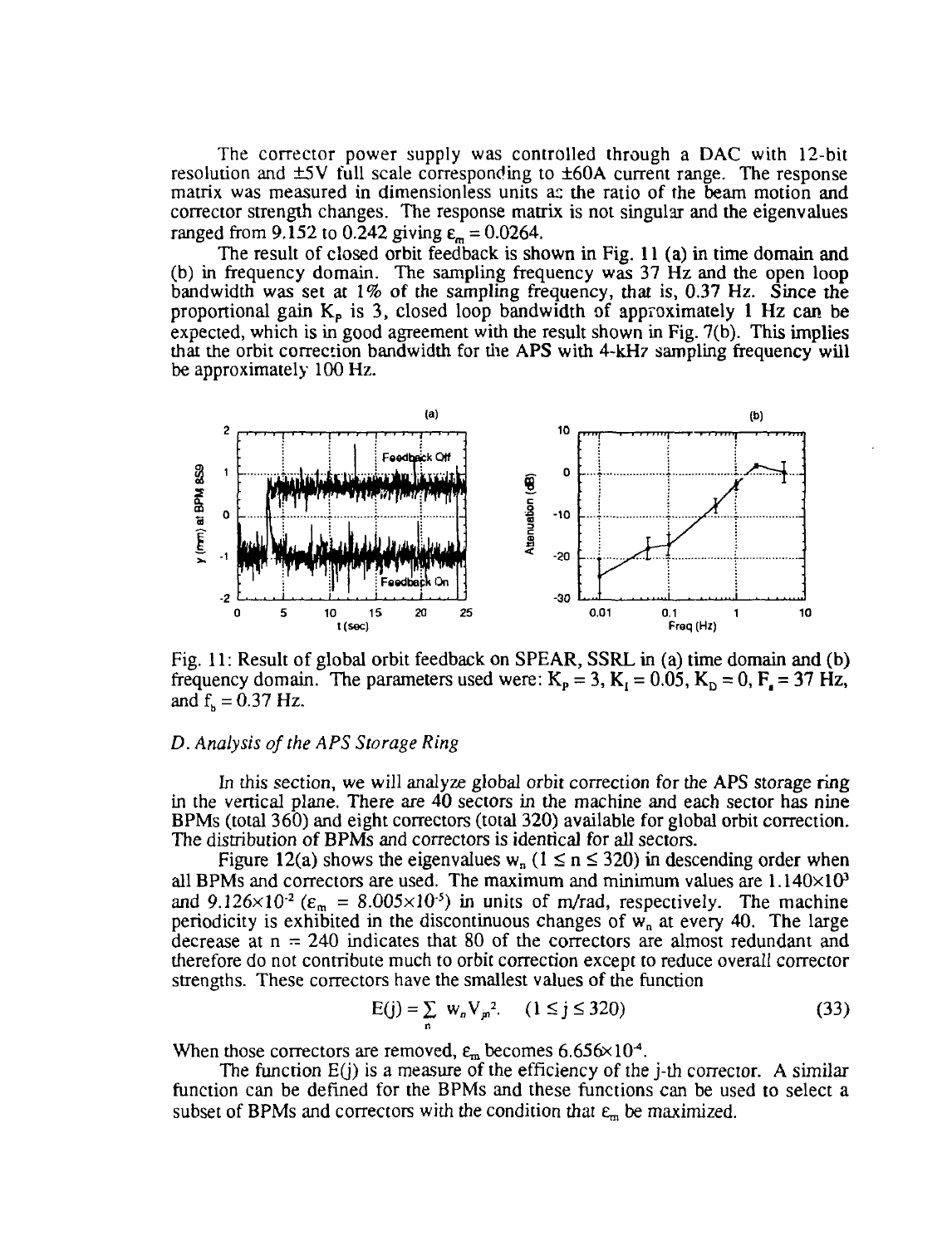Figure 12(b) shows the plot of the BPM basis vectors  $U_{i1}$  and  $U_{i2}$  as functions of the BPM index i. 1 hese vectors are mutually orthogonal and correspond to the largest eigenvalues w<sub>1</sub> and w<sub>2</sub> equal to  $1.140 \times 10^3$  m/rad. They also have the same frequency as the integer tune ( $v_y = 14.2987$ ) of the machine, which means that perturbation with the harmonic number 14 can be corrected the most efficiently. The first two corrector basis vectors  $V_{i1}$  and  $V_{i2}$  show similar behavior.



Fig. 12: (a) Plot of the eigenvalues in descending order for the APS storage ring with  $M = 360$  and  $N = 320$  in the vertical plane.  $\varepsilon_m = 8.005 \times 10^{-5}$ . (b) The BPM basis vectors U<sub>i1</sub> and U<sub>i2</sub> (1  $\le$  i  $\le$  360) for the most strongly coupled channels (w<sub>1</sub> = w<sub>2</sub> =  $1.140 \times 10^3$  m/rad) in the vertical plane ( $v_y = 14.2987$ ) for the APS storage ring.

For global AC feedback, the same number  $(M = N = 40)$  of BPMs and correctors are used for both the horizontal and vertical planes. The ring has 40 sectors and the BPMs and correctors are located an equal distance apart. As a result, correspondence exists between the SVD eigenmodes and harmonic modes, as is shown in Fig. 13. The ten largest SVD eigenvalues were used for orbit correction in the horizontal plane and noise attenuation for (a) SVD eigenmodes and (b) harmonic modes was calculated. With the betatron tune  $v_H = 35.2154$ , the harmonic modes m = 5 and 35 correspond to the largest eigenvalues  $w_{1,2} = 181$  m/rad. Similar correspondence can be found for other modes.



Fig. 13: Correspondence between the (a) SVD eigenmodes and (b) harmonic modes for global AC feedback in the horizontal plane of the APS storage ring. The ten largest SVD eigenvalues are used for orbit correction in the horizontal plane.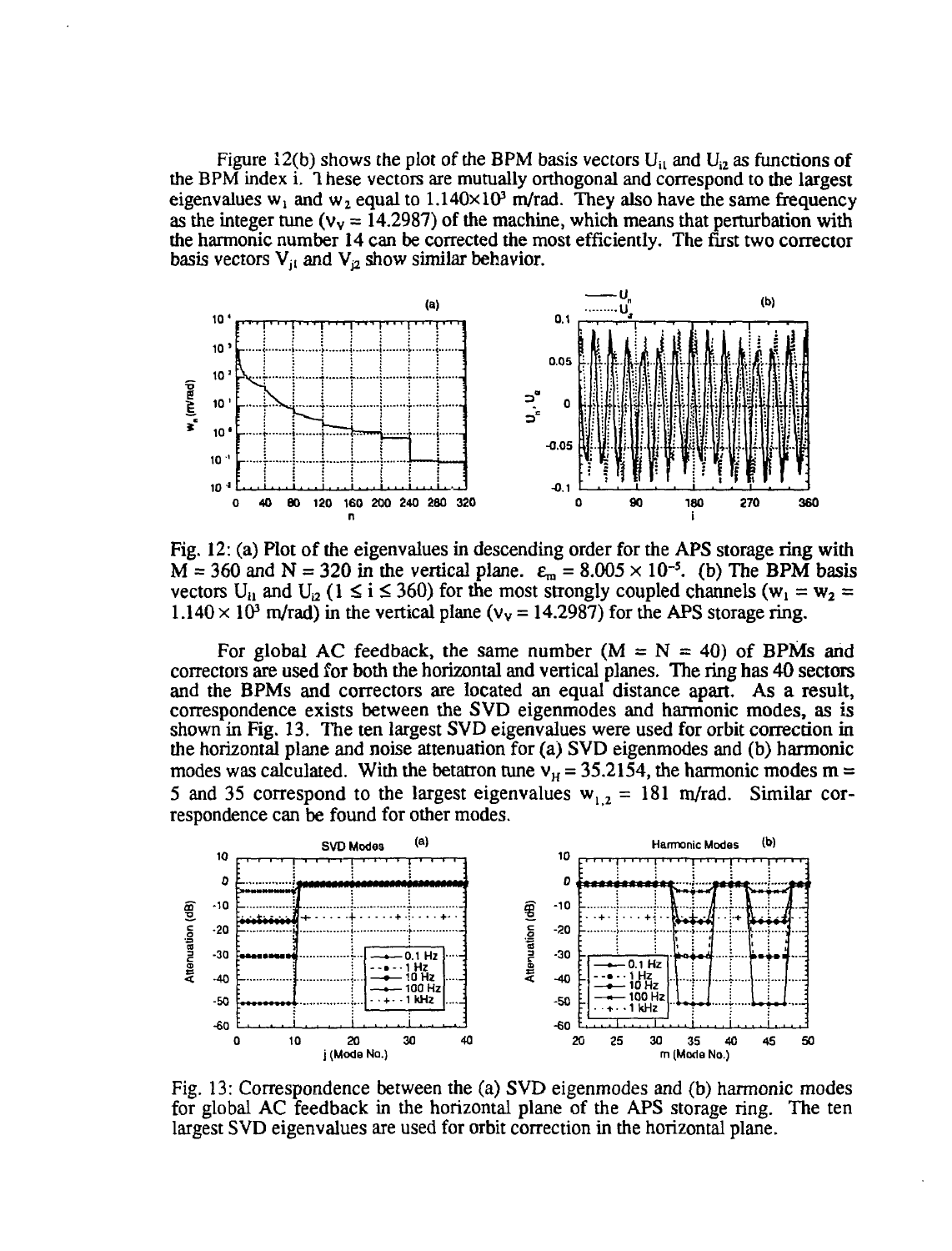#### LOCAL ORBIT FEEDBACK

The local feedback systems primarily handle isolated noise on the X-ray beamline and will employ four-magnet bumps to control both the position and the angle of the X-ray source point as shown in Fig. 14. For the bending magnet radiation, the source point is placed at the center of the main dipole, while for the insertion device, the radiation is along the extension of the line adjoining the beam position at the location of bump magnets 2 and 3.

#### *A. Closed Loop Feedback on a Single Local Beamline*

The position and angle of the radiation source are monitored using a set of two X-ray photon beam position monitors at the end of the beamline, which registers the photon beam positions ( $y_{b1}$  and  $y_{b2}$ ) at longitudinal locations  $x_{b1}$  and  $x_{b2}$ . For insertion device beamlines, two additional rf miniature BPMs may be used as complement to the X-ray BPMs. The relation between the three-magnet bump strengths  $\delta_a$  and  $\delta_b$ and the photon beam positions  $y_{b1}$  and  $y_{b2}$  is given by<sup>20</sup>

$$
\begin{pmatrix} y_{\mathbf{b}1} \\ y_{\mathbf{b}2} \end{pmatrix} = \mathbf{D} \cdot \mathbf{A} \cdot \begin{pmatrix} \delta_{\mathbf{a}} \\ \delta_{\mathbf{b}} \end{pmatrix},\tag{34}
$$

where

$$
\mathbf{A} = \sqrt{\beta_2 \beta_3} \sin (\phi_3 - \phi_2) \begin{pmatrix} \mathbf{K}_{3a} & 0 \\ 0 & \mathbf{K}_{2b} \end{pmatrix}
$$
 (35)

and

$$
D = \frac{1}{x_{s3} - x_{s2}} \begin{pmatrix} -|x_{b1} - x_{s3}| & |x_{b1} - x_{s2}| \\ -|x_{b2} - x_{s3}| & |x_{b2} - x_{s2}| \end{pmatrix}.
$$
 (36)

 $K_{3a}$  is the relative weight of magnet 3 in the bump a, and  $K_{2b}$  is the relative weight of magnet 2 in the bump b.  $\beta_2$  and  $\beta_3$  are the  $\beta$ -function values at bump magnet locations 2 and 3, and  $\phi_2$  and  $\phi_3$  are the corresponding betatron phases. In order to have local bump closure, the relative weights  $K_i$  ( $i = 1,2,3$ , and  $j = a$ , b) must satisfy



Fig. 14: Four-magnet bump to control the position and the angle of the X-ray radiation, which comprises two three-magnet bumps a (magnets 1, 2, and 3) and b (magnets 2, 3, and 4). x and y are coordinates for the longitudinal distance and the beam position, respectively.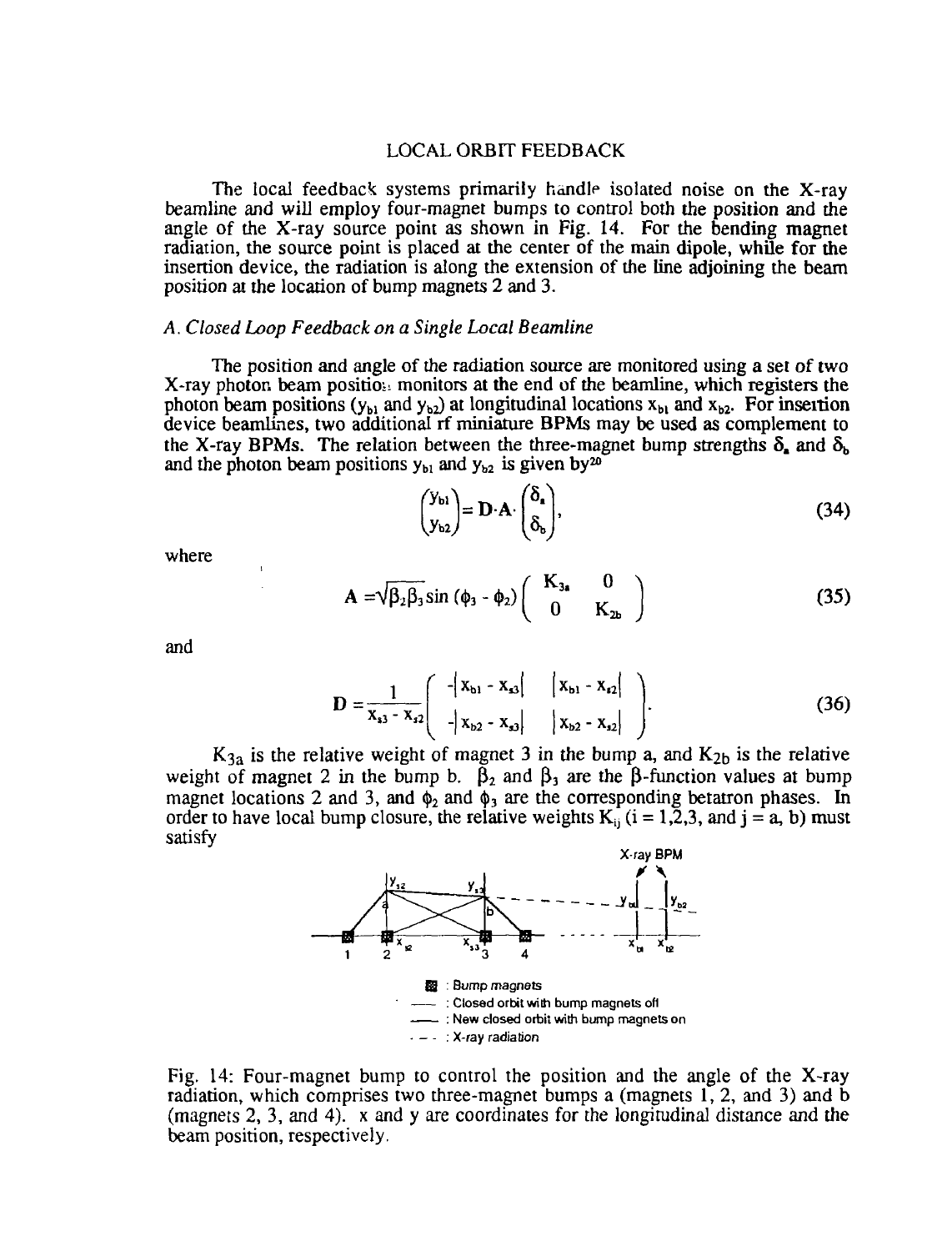

Fig. 15: Schematic of the local beam position feedback using DSP.

$$
\frac{K_{2a}}{K_{1a}} = -\left(\frac{\beta_1}{\beta_2}\right)^{1/2} \frac{\sin(\phi_3 - \phi_1)}{\sin(\phi_3 - \phi_2)}, \quad \frac{K_{3a}}{K_{1a}} = \left(\frac{\beta_1}{\beta_3}\right)^{1/2} \frac{\sin(\phi_2 - \phi_1)}{\sin(\phi_3 - \phi_2)}\tag{37}
$$

and

$$
\frac{K_{3b}}{K_{2b}} = -\left(\frac{\beta_2}{\beta_3}\right)^{1/2} \frac{\sin (\phi_4 - \phi_2)}{\sin (\phi_4 - \phi_3)}, \quad \frac{K_{4b}}{K_{2b}} = \left(\frac{\beta_2}{\beta_4}\right)^{1/2} \frac{\sin (\phi_3 - \phi_2)}{\sin (\phi_4 - \phi_3)}\tag{38}
$$

Equation (34) relates the strength of the bump magnets and the photon beam motion and is the basis of the closed loop feedback. The schematic is shown in Fig. 15. The vector s is the control signal for the photon beam position vector  $y(y_{b1}$  and  $y_{b2}$ ), whose difference is fed to the digital signal processor. The output from the matrix (D·A)<sup>-1</sup> is the three-magnet bump strength  $\delta_{\bf k}$  and  $\delta_{\bf b}$ , which is split to the four power supplies for the bump magnets.

#### *B. Unified Global and Local Feedback Systems*

Even though the local bump as shown in Fig. 14 is designed to be truly local and not perturb other local systems or the global system, bump coefficient error, magnet field error, and eddy current effect can cause local bump closure error and



Fig. 16: Response matrix and its inverse for the unified feedback system.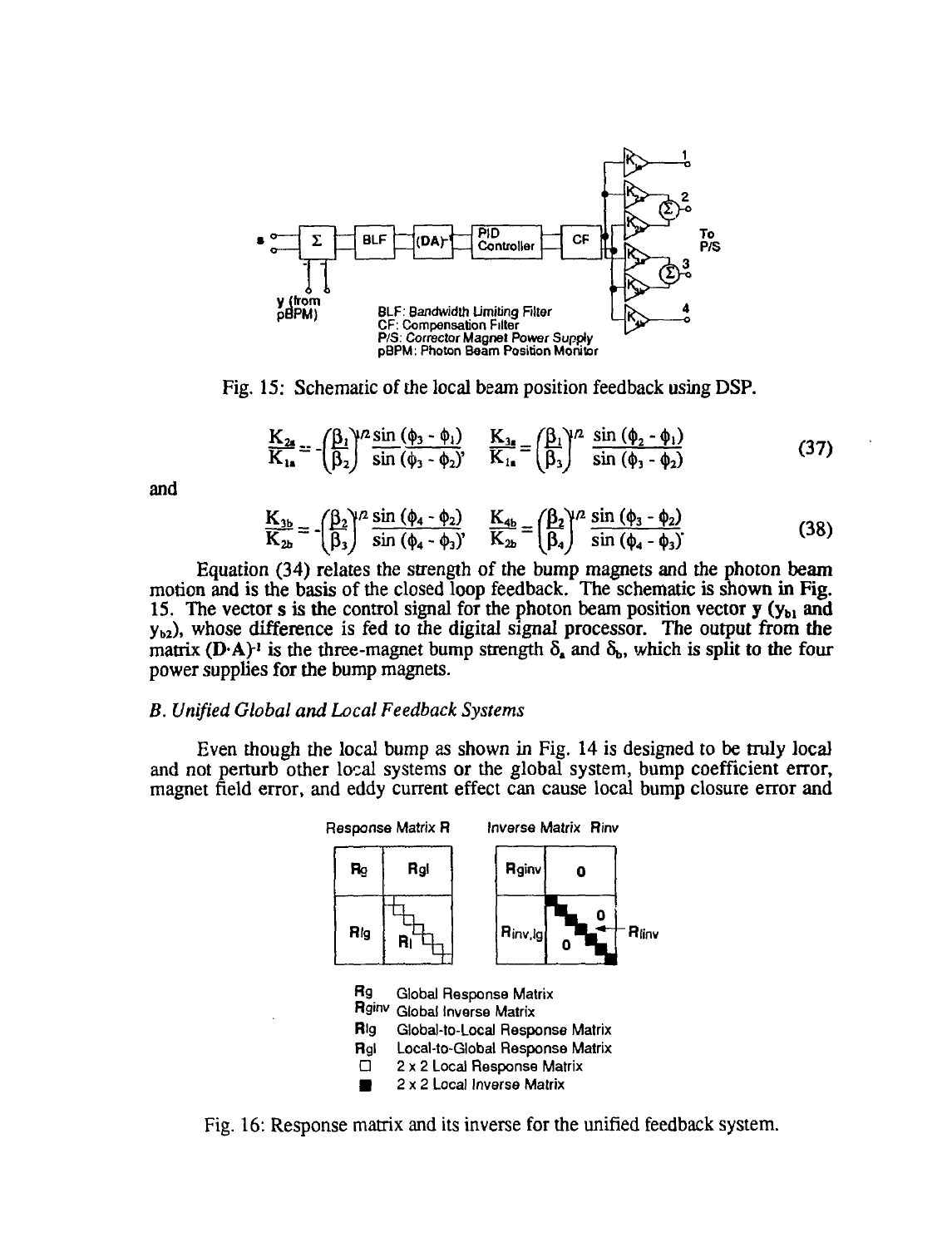thus global orbit perturbation. For multiple such local feedback systems, the resulting cross-talk among them can lead to oscillation and instability. Even though this effect can be partially canceled by the global feedback system, it will unnecessarily perturb the local orbits as well. As a result, the orbit correction efficiency will decrease.

One can find a way to resolve this by considering the global and local feedback systems as a single, unified feedback system. Consider the full response matrix  $$ and its inverse as shown in Fig. 16. For the case of no local bump closure error, we will have the local-to-global matrix  $R_{gl} = 0$ . In general, the global-to-local matrix  $R_{lg}$ is not zero. For independent operation of the global and local feedback systems, the off-diagonal matrix  $\mathbf{R}_{inv,lg}$  is equal to zero, and it can be easily seen that  $\mathbf{R}\cdot\mathbf{R}_{inv}$  has offdiagonal elements which represent the global-to-local interaction. This unidirectional interaction is canceled out by putting

$$
\mathbf{R}_{\text{inv-lg}} = -\mathbf{R}_{\text{inv}} \cdot \mathbf{R}_{\text{ls}} \cdot \mathbf{R}_{\text{ginv}}.
$$
 (39)

The physical interpretation of Eq. (39) can be given as follows.  $\mathbf{R}_{\text{ginv}}$  is the response of the global correctors to global orbit perturbation,  $\mathbf{R}_{1g}$  is the local orbit perturbation due to global correctors, and  $\mathbf{R}_{\text{inv}}$  is the response of the local correctors to local orbit perturbation. The matrix product  $\mathbf{R}_{\text{inv}}\cdot\mathbf{R}_{\text{inv}}$  is then the response of the local correctors to global orbit perturbation and  $\mathbf{R}_{i_{\text{new}}}$  in Eq. (39) compensates for the action of the global feedback system on the local orbits, resulting in maximum orbit correction efficiency. Figure 17 shows improvement of local orbit correction efficiency when the global and local feedback systems are unified. The noise sources are SVD eigenmodes. Random field error less than 2% and orbit deviation less than 3 mm were assumed with the vacuum chamber eddy current taken into account.



Fig. 17: Improvement of local orbit correction efficiency for the unified system. The noise sources are SVD eigenmodes. Random field error less than *2%* and orbit deviation less than 3 mm were assumed with the vacuum chamber eddy current taken into account.

# SYSTEM CONFIGURATION

In this section, we will discuss the hardware and software configuration for the APS beam position feedback system.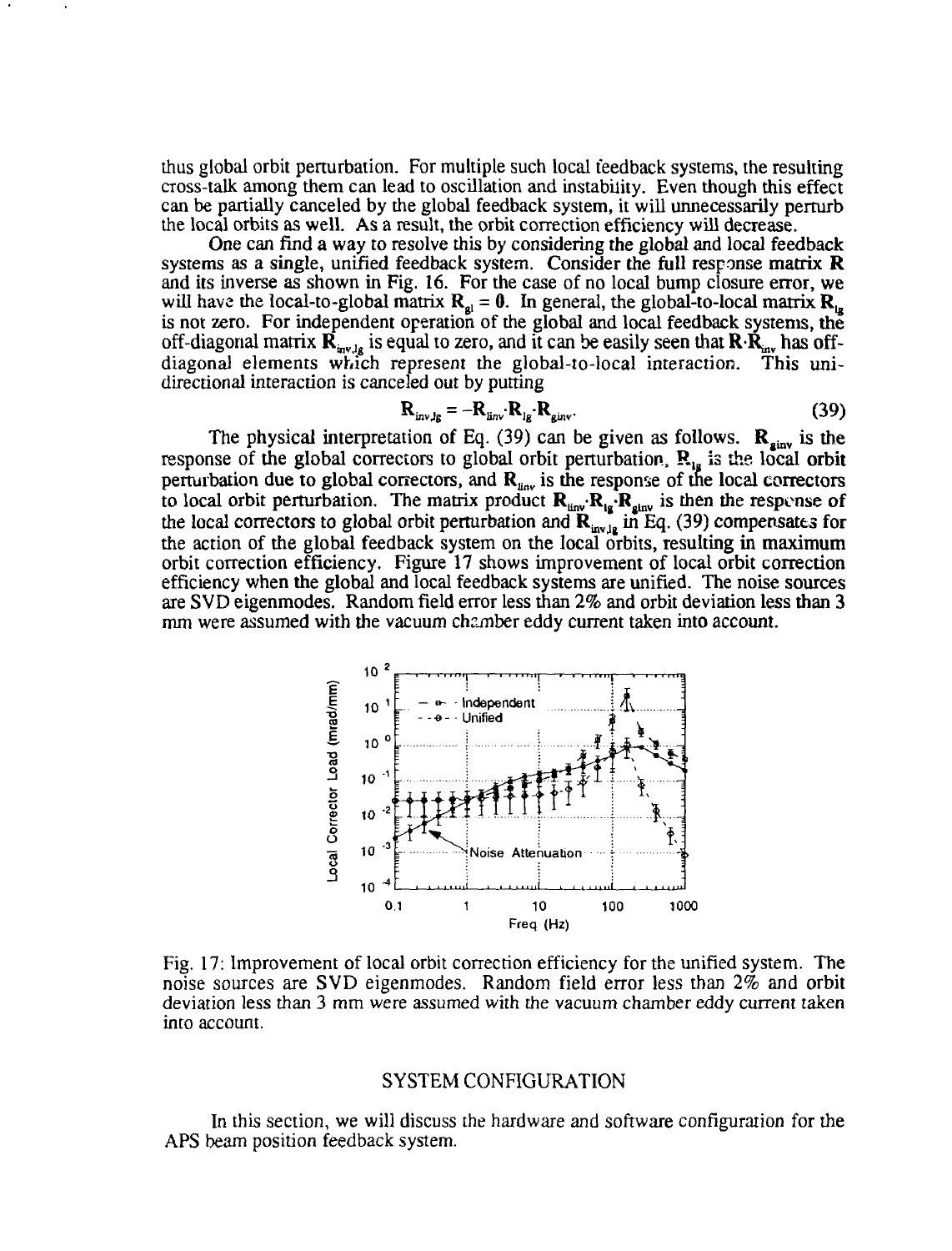#### *A. Hardware*

For digital feedback systems, sampling frequency or the number of corrections per unit time, is of fundamental importance. The correction bandwidth of a closed loop feedback system is largely limited by the sampling frequency. For the APS storage ring, the design sampling frequency is 4 kHz for both the global and local feedback systems, and therefore, one feedback loop should complete within 250 *\is* with no overlap in time among various processes. The time budget for beam position feedback system is:

Data acquisition from BPMs  $\approx$  50 usec

Calculation of corrector strengths by  $DSP \approx 100 \mu$ sec

Corrector power supply control  $\approx 100$  usec

In order to achieve this high sampling frequency, we will use digital signal processors and fiber-optically networked high-speed reflective memory boards (26 Mbits/sec transfer rate). These are distributed around the ring in 20 VME crates interfaced to BPM processors and power supply controllers through optical fibers as shown in Fig. 18. The DSP boards and reflective memory boards are commercially available. The interface boards for the BPMs and correctors are being designed and tested in-house.



Fig. 18: Hardware configuration of the beam position feedback system. There are 20 feedback system crates distributed around the APS storage ring.

#### *B. Software*

The software configuration is shown in Fig. 19. The beam position feedback system is interfaced through the APS control system via EPICS (Experimental Physics and Industrial Control System) or directly to the Motorola 68040 VME crate CPUs and Texas Instruments' TMS320C30 DSPs. All the real-time codes including data I/O interface with the BPMs and correctors will run on the DSPs, while the crate CPUs will serve as interface to the control system and users.

Given the complexity of the system and in order to take advantage of built-in flexibility, we are currently developing software for automatic code generation. It will take an input file containing information on the system configuration, generate all the necessary codes for crate CPUs and DSPs, and download them to the processors.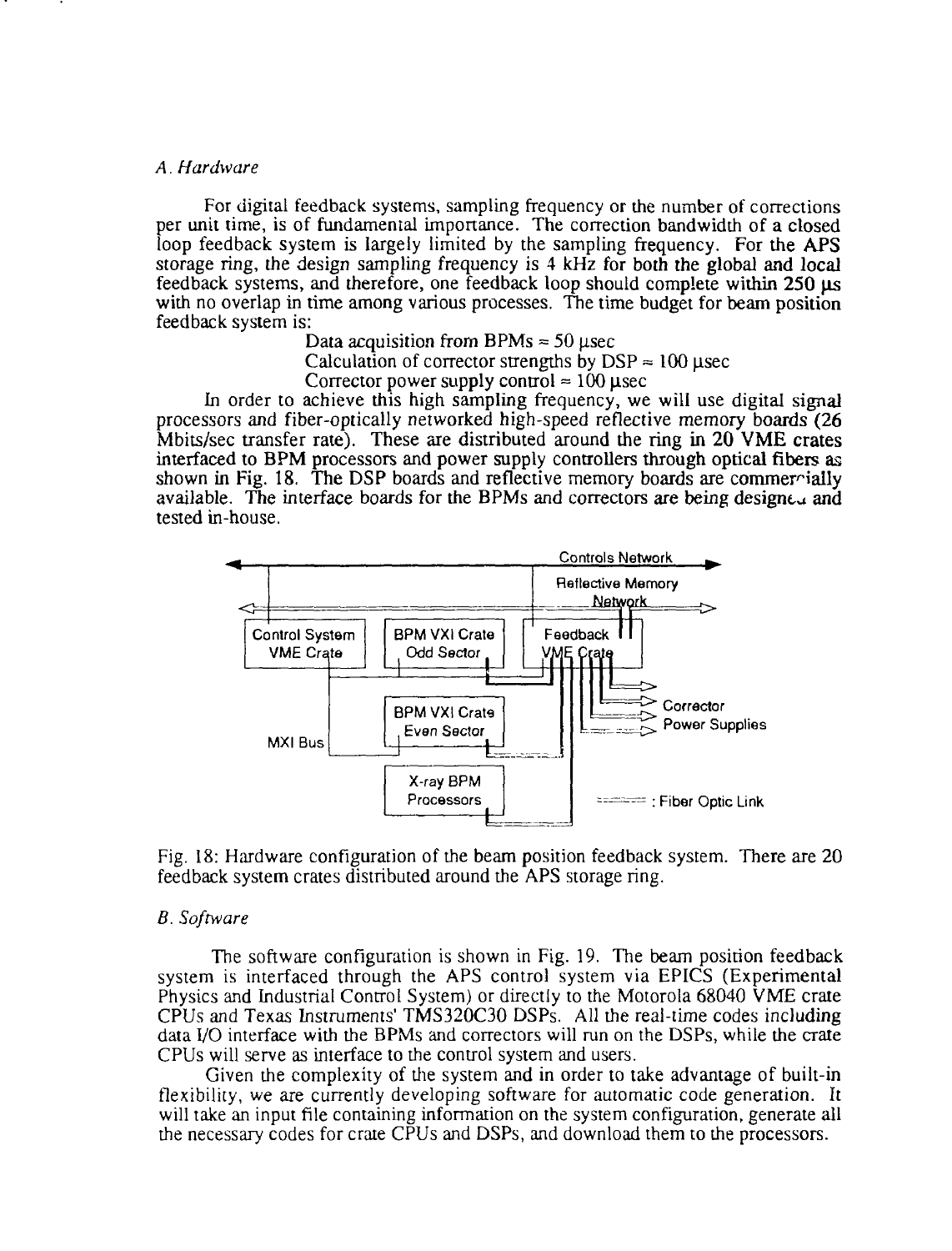

Fig. 19: Software configuration of the feedback system. '040 is the CPU for the VME crate running the real-time operating system VxWorks. The DSP is Texas Instruments' TMS320C30 and will run real-time codes including data I/O interface.

## SUMMARY AND STATUS

The design principle of the APS beam position feedback system consists of an orbit correction algorithm based on singular value decomposition (SVD) of the response matrix and digital signal processing (DSP) with a proportional, integral, and derivative (PED) control algorithm. SVD transforms the response matrix such that the matrix product of the machine response and its inverse for orbit correction becomes a diagonal matrix. This renders the feedback system into multiple non-interacting closed loop feedback systems, to which we can apply the theory of single-channel digital feedback. These basic design concepts were verified through experiments on the NSLS X-ray ring and SPEAR at SSRL.

As a departure from the conventional approach to beam position feedback, the global and local feedback systems are combined into a single, unified feedback system. The effect of local bump closure error in the local systems is reduced through orbit correction by the global feedback system. This approach removes the undesirable interaction between the global and local feedback systems and maximizes orbit correction efficiency.

At the time of this writing, we are expecting delivery of commercial DSP boards and reflective memory boards. The conector power supply interface board has been designed and is ready for field testing. The interface boards for the rf BPMs and X-ray BPMs are in the design stage and prototypes will be built in the near future.

## ACKNOWLEDGMENTS

The author would like to thank G. Decker, L. Emery, K. Evans, Jr., J. Kirchman, F. Lenkszus, and A. J. Votaw of the APS project for their contributions to this work. Thanks also go to J. Galayda, M. Knott, A. Lumpkin, and L. Teng for their support and interest. J. Safranek, I. So, and Y. Tang at NSLS and R. Hettel, W. J.